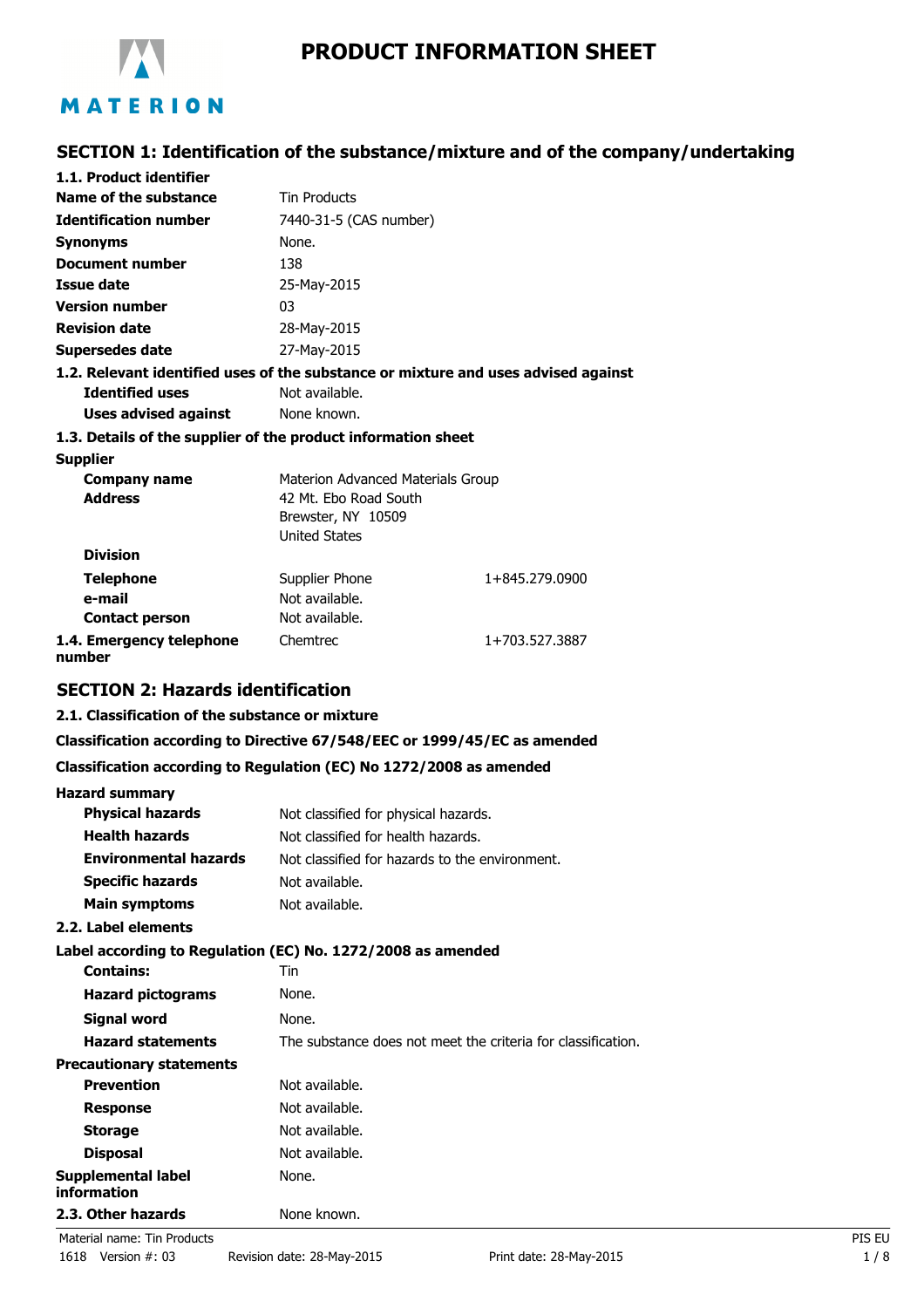# **SECTION 3: Composition/information on ingredients**

### **3.1. Substances**

#### **General information**

| <b>Chemical name</b>   |          | $\frac{0}{0}$ | CAS-No. / EC<br>No.    | <b>REACH Registration No. INDEX No.</b> |                          | <b>Notes</b> |
|------------------------|----------|---------------|------------------------|-----------------------------------------|--------------------------|--------------|
| Tin                    |          | $99 - 100$    | 7440-31-5<br>231-141-8 | $\overline{\phantom{0}}$                | $\overline{\phantom{0}}$ | #            |
| <b>Classification:</b> | DSD: -   |               |                        |                                         |                          |              |
|                        | $CLP: -$ |               |                        |                                         |                          |              |

# **SECTION 4: First aid measures**

| General information                                                                      | Not available. |
|------------------------------------------------------------------------------------------|----------------|
| 4.1. Description of first aid measures                                                   |                |
| <b>Inhalation</b>                                                                        | Not available. |
| <b>Skin contact</b>                                                                      | Not available. |
| Eye contact                                                                              | Not available. |
| <b>Ingestion</b>                                                                         | Not available. |
| 4.2. Most important<br>symptoms and effects, both<br>acute and delayed                   | Not available. |
| 4.3. Indication of any<br>immediate medical attention<br>and special treatment<br>needed | Not available. |

# **SECTION 5: Firefighting measures**

| <b>General fire hazards</b>                                                                | Not available.                                                       |
|--------------------------------------------------------------------------------------------|----------------------------------------------------------------------|
| 5.1. Extinguishing media                                                                   |                                                                      |
| Suitable extinguishing<br>media                                                            | DRY sand, sodium chloride powder, graphite powder or Met-L-X powder. |
| Unsuitable extinguishing<br>media                                                          | Not available.                                                       |
| 5.2. Special hazards arising<br>from the substance or<br>mixture                           | Not available.                                                       |
| 5.3. Advice for firefighters<br><b>Special protective</b><br>equipment for<br>firefighters | Not available.                                                       |

# **SECTION 6: Accidental release measures**

### **6.1. Personal precautions, protective equipment and emergency procedures**

| For non-emergency<br>personnel                               | Not available. |
|--------------------------------------------------------------|----------------|
| For emergency<br>responders                                  | Not available. |
| 6.2. Environmental<br>precautions                            | Not available. |
| 6.3. Methods and material for<br>containment and cleaning up | Not available. |
| 6.4. Reference to other<br>sections                          | Not available. |

## **SECTION 7: Handling and storage**

| Not available. |
|----------------|
|                |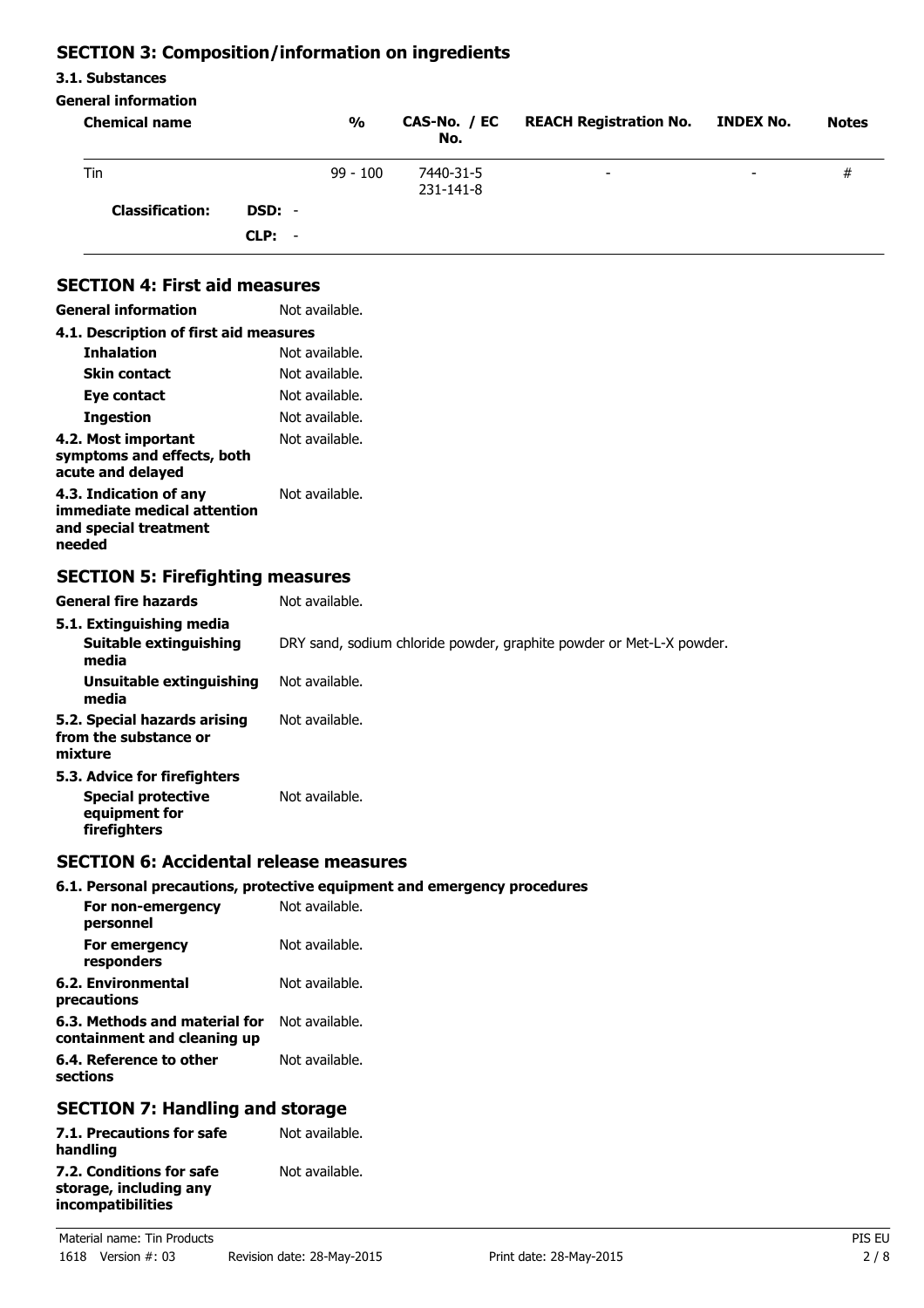# **SECTION 8: Exposure controls/personal protection**

# **8.1. Control parameters**

**Occupational exposure limits**

### **Austria. MAK List, OEL Ordinance (GwV), BGBl. II, no. 184/2001**

| <b>Material</b>                                                                                                                   | <b>Type</b>               | <b>Value</b>                 | Form                                      |
|-----------------------------------------------------------------------------------------------------------------------------------|---------------------------|------------------------------|-------------------------------------------|
| <b>Tin Products</b>                                                                                                               | <b>MAK</b>                | $2$ mg/m $3$                 | Inhalable fraction.                       |
|                                                                                                                                   | <b>STEL</b>               | $4$ mg/m $3$                 | Inhalable fraction.                       |
| <b>Components</b>                                                                                                                 | <b>Type</b>               | <b>Value</b>                 | <b>Form</b>                               |
| Tin (CAS 7440-31-5)                                                                                                               | <b>MAK</b>                | $2$ mg/m $3$                 | Inhalable fraction.                       |
|                                                                                                                                   | <b>STEL</b>               | $4$ mg/m $3$                 | Inhalable fraction.                       |
| <b>Belgium. Exposure Limit Values.</b>                                                                                            |                           |                              |                                           |
| <b>Material</b>                                                                                                                   | <b>Type</b>               | <b>Value</b>                 |                                           |
| <b>Tin Products</b>                                                                                                               | <b>TWA</b>                | $2$ mg/m $3$                 |                                           |
| <b>Components</b>                                                                                                                 | <b>Type</b>               | <b>Value</b>                 |                                           |
| Tin (CAS 7440-31-5)                                                                                                               | <b>TWA</b>                | $2$ mg/m $3$                 |                                           |
| Bulgaria. OELs. Regulation No 13 on protection of workers against risks of exposure to chemical agents at work<br><b>Material</b> | Type                      | <b>Value</b>                 |                                           |
| <b>Tin Products</b>                                                                                                               | <b>TWA</b>                | $0,1$ mg/m3                  |                                           |
| <b>Components</b>                                                                                                                 | <b>Type</b>               | <b>Value</b>                 |                                           |
| Tin (CAS 7440-31-5)                                                                                                               | <b>TWA</b>                | $0,1$ mg/m3                  |                                           |
| Croatia. Dangerous Substance Exposure Limit Values in the Workplace (ELVs), Annexes 1 and 2, Narodne Novine,                      |                           |                              |                                           |
| 13/09                                                                                                                             |                           |                              |                                           |
| <b>Material</b>                                                                                                                   | <b>Type</b>               | <b>Value</b>                 |                                           |
| <b>Tin Products</b>                                                                                                               | <b>MAC</b>                | $2$ mg/m $3$                 |                                           |
| <b>Components</b>                                                                                                                 | <b>Type</b>               | <b>Value</b>                 |                                           |
| Tin (CAS 7440-31-5)                                                                                                               | <b>MAC</b>                | 2 mg/m $3$                   |                                           |
| <b>Czech Republic. OELs. Government Decree 361</b><br><b>Material</b>                                                             | <b>Type</b>               | <b>Value</b>                 |                                           |
|                                                                                                                                   |                           |                              |                                           |
| <b>Tin Products</b>                                                                                                               | Ceiling                   | $4$ mg/m $3$                 |                                           |
| <b>Components</b>                                                                                                                 | <b>TWA</b><br><b>Type</b> | $2$ mg/m $3$<br><b>Value</b> |                                           |
| Tin (CAS 7440-31-5)                                                                                                               | Ceiling                   | $4$ mg/m $3$                 |                                           |
|                                                                                                                                   | <b>TWA</b>                | $2$ mg/m $3$                 |                                           |
| <b>Finland. Workplace Exposure Limits</b>                                                                                         |                           |                              |                                           |
| Material                                                                                                                          | <b>Type</b>               | <b>Value</b>                 |                                           |
| Tin Products                                                                                                                      | TWA                       | $2 \text{ ma/m}$             |                                           |
| <b>Components</b>                                                                                                                 | <b>Type</b>               | <b>Value</b>                 |                                           |
| Tin (CAS 7440-31-5)                                                                                                               | <b>TWA</b>                | $2$ mg/m $3$                 |                                           |
| Germany. DFG MAK List (advisory OELs). Commission for the Investigation of Health Hazards of Chemical                             |                           |                              |                                           |
| <b>Compounds in the Work Area (DFG)</b>                                                                                           |                           |                              |                                           |
| <b>Material</b>                                                                                                                   | <b>Type</b>               | <b>Value</b>                 | <b>Form</b>                               |
| <b>Tin Products</b>                                                                                                               | <b>TWA</b>                | $0,02$ mg/m3                 | Vapor and aerosol,<br>inhalable fraction. |
|                                                                                                                                   |                           | 0,004 ppm                    | Vapor and aerosol,<br>inhalable fraction. |
| <b>Components</b>                                                                                                                 | <b>Type</b>               | <b>Value</b>                 | <b>Form</b>                               |
| Tin (CAS 7440-31-5)                                                                                                               | <b>TWA</b>                | $0,02$ mg/m3                 | Vapor and aerosol,<br>inhalable fraction. |
|                                                                                                                                   |                           | 0,004 ppm                    | Vapor and aerosol,<br>inhalable fraction. |
| Greece. OELs (Decree No. 90/1999, as amended)                                                                                     |                           |                              |                                           |
| <b>Material</b>                                                                                                                   | <b>Type</b>               | <b>Value</b>                 |                                           |
|                                                                                                                                   |                           |                              |                                           |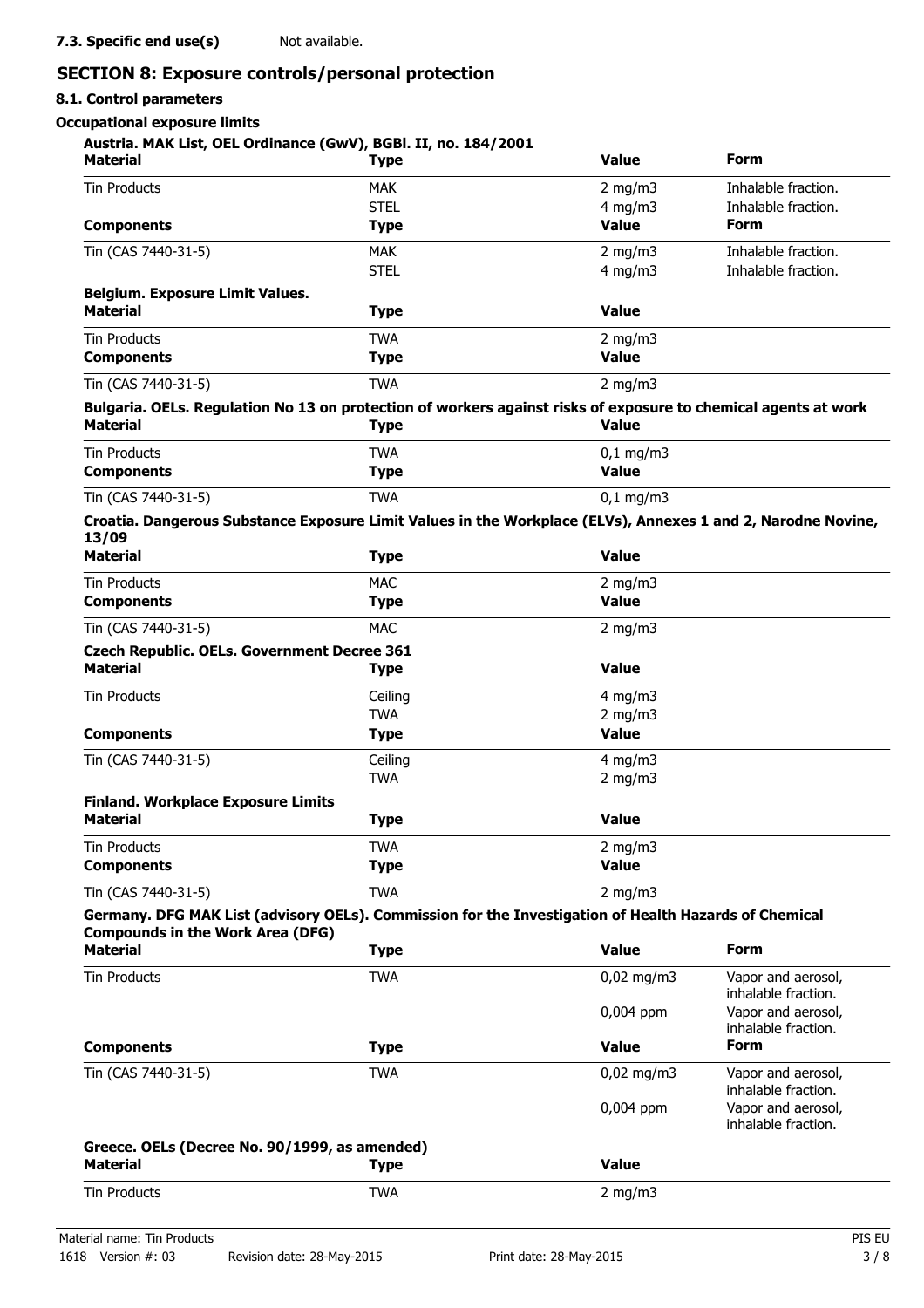| Greece. OELs (Decree No. 90/1999, as amended)<br><b>Components</b> | <b>Type</b>                                                                                                   | <b>Value</b>                 |                     |
|--------------------------------------------------------------------|---------------------------------------------------------------------------------------------------------------|------------------------------|---------------------|
| Tin (CAS 7440-31-5)                                                | <b>TWA</b>                                                                                                    | $2$ mg/m $3$                 |                     |
|                                                                    | Hungary. OELs. Joint Decree on Chemical Safety of Workplaces                                                  |                              |                     |
| <b>Material</b>                                                    | <b>Type</b>                                                                                                   | <b>Value</b>                 |                     |
| <b>Tin Products</b>                                                | <b>STEL</b>                                                                                                   | $8$ mg/m $3$                 |                     |
|                                                                    | <b>TWA</b>                                                                                                    | $2$ mg/m $3$<br><b>Value</b> |                     |
| <b>Components</b>                                                  | <b>Type</b>                                                                                                   |                              |                     |
| Tin (CAS 7440-31-5)                                                | <b>STEL</b><br><b>TWA</b>                                                                                     | $8$ mg/m $3$<br>$2$ mg/m $3$ |                     |
| <b>Ireland. Occupational Exposure Limits</b>                       |                                                                                                               |                              |                     |
| <b>Material</b>                                                    | <b>Type</b>                                                                                                   | <b>Value</b>                 |                     |
| <b>Tin Products</b>                                                | <b>TWA</b>                                                                                                    | 2 mg/m $3$                   |                     |
| <b>Components</b>                                                  | <b>Type</b>                                                                                                   | <b>Value</b>                 |                     |
| Tin (CAS 7440-31-5)                                                | <b>TWA</b>                                                                                                    | 2 mg/m $3$                   |                     |
| <b>Italy. Occupational Exposure Limits</b>                         |                                                                                                               |                              |                     |
| <b>Material</b>                                                    | <b>Type</b>                                                                                                   | <b>Value</b>                 |                     |
| <b>Tin Products</b>                                                | <b>TWA</b>                                                                                                    | $2$ mg/m $3$                 |                     |
| <b>Components</b>                                                  | <b>Type</b>                                                                                                   | <b>Value</b>                 |                     |
| Tin (CAS 7440-31-5)                                                | <b>TWA</b>                                                                                                    | 2 mg/m $3$                   |                     |
| <b>Material</b>                                                    | Lithuania. OELs. Limit Values for Chemical Substances, General Requirements<br><b>Type</b>                    | <b>Value</b>                 |                     |
|                                                                    |                                                                                                               |                              |                     |
| Tin Products<br><b>Components</b>                                  | <b>TWA</b><br><b>Type</b>                                                                                     | 2 mg/m $3$<br><b>Value</b>   |                     |
|                                                                    |                                                                                                               |                              |                     |
| Tin (CAS 7440-31-5)                                                | <b>TWA</b><br>Norway. Administrative Norms for Contaminants in the Workplace                                  | 2 mg/m $3$                   |                     |
| <b>Material</b>                                                    | <b>Type</b>                                                                                                   | <b>Value</b>                 |                     |
| <b>Tin Products</b>                                                | <b>TLV</b>                                                                                                    | 2 mg/m $3$                   |                     |
| <b>Components</b>                                                  | <b>Type</b>                                                                                                   | <b>Value</b>                 |                     |
| Tin (CAS 7440-31-5)                                                | <b>TLV</b>                                                                                                    | 2 mg/m $3$                   |                     |
|                                                                    | Poland. MACs. Minister of Labour and Social Policy Regarding Maximum Allowable Concentrations and Intensities |                              |                     |
| in Working Environment<br><b>Material</b>                          | <b>Type</b>                                                                                                   | <b>Value</b>                 | <b>Form</b>         |
| <b>Tin Products</b>                                                | <b>TWA</b>                                                                                                    | 2 mg/m $3$                   | Inhalable fraction. |
| <b>Components</b>                                                  | <b>Type</b>                                                                                                   | <b>Value</b>                 | <b>Form</b>         |
| Tin (CAS 7440-31-5)                                                | <b>TWA</b>                                                                                                    | 2 mg/m $3$                   | Inhalable fraction. |
| <b>Material</b>                                                    | Portugal. OELs. Decree-Law n. 290/2001 (Journal of the Republic - 1 Series A, n.266)                          | <b>Value</b>                 |                     |
|                                                                    | <b>Type</b>                                                                                                   |                              |                     |
| <b>Tin Products</b><br><b>Components</b>                           | <b>TWA</b><br><b>Type</b>                                                                                     | 2 mg/m $3$<br><b>Value</b>   |                     |
|                                                                    |                                                                                                               |                              |                     |
| Tin (CAS 7440-31-5)                                                | <b>TWA</b><br>Portugal. VLEs. Norm on occupational exposure to chemical agents (NP 1796)                      | 2 mg/m $3$                   |                     |
| <b>Material</b>                                                    | <b>Type</b>                                                                                                   | <b>Value</b>                 |                     |
| <b>Tin Products</b>                                                | <b>TWA</b>                                                                                                    | 2 mg/m $3$                   |                     |
| <b>Components</b>                                                  | <b>Type</b>                                                                                                   | <b>Value</b>                 |                     |
| Tin (CAS 7440-31-5)                                                | <b>TWA</b>                                                                                                    | 2 mg/m $3$                   |                     |
| <b>Material</b>                                                    | Romania. OELs. Protection of workers from exposure to chemical agents at the workplace<br><b>Type</b>         | <b>Value</b>                 |                     |
| <b>Tin Products</b><br><b>Components</b>                           | <b>TWA</b><br><b>Type</b>                                                                                     | 2 mg/m $3$<br><b>Value</b>   |                     |
| Tin (CAS 7440-31-5)                                                | <b>TWA</b>                                                                                                    | 2 mg/m $3$                   |                     |
|                                                                    |                                                                                                               |                              |                     |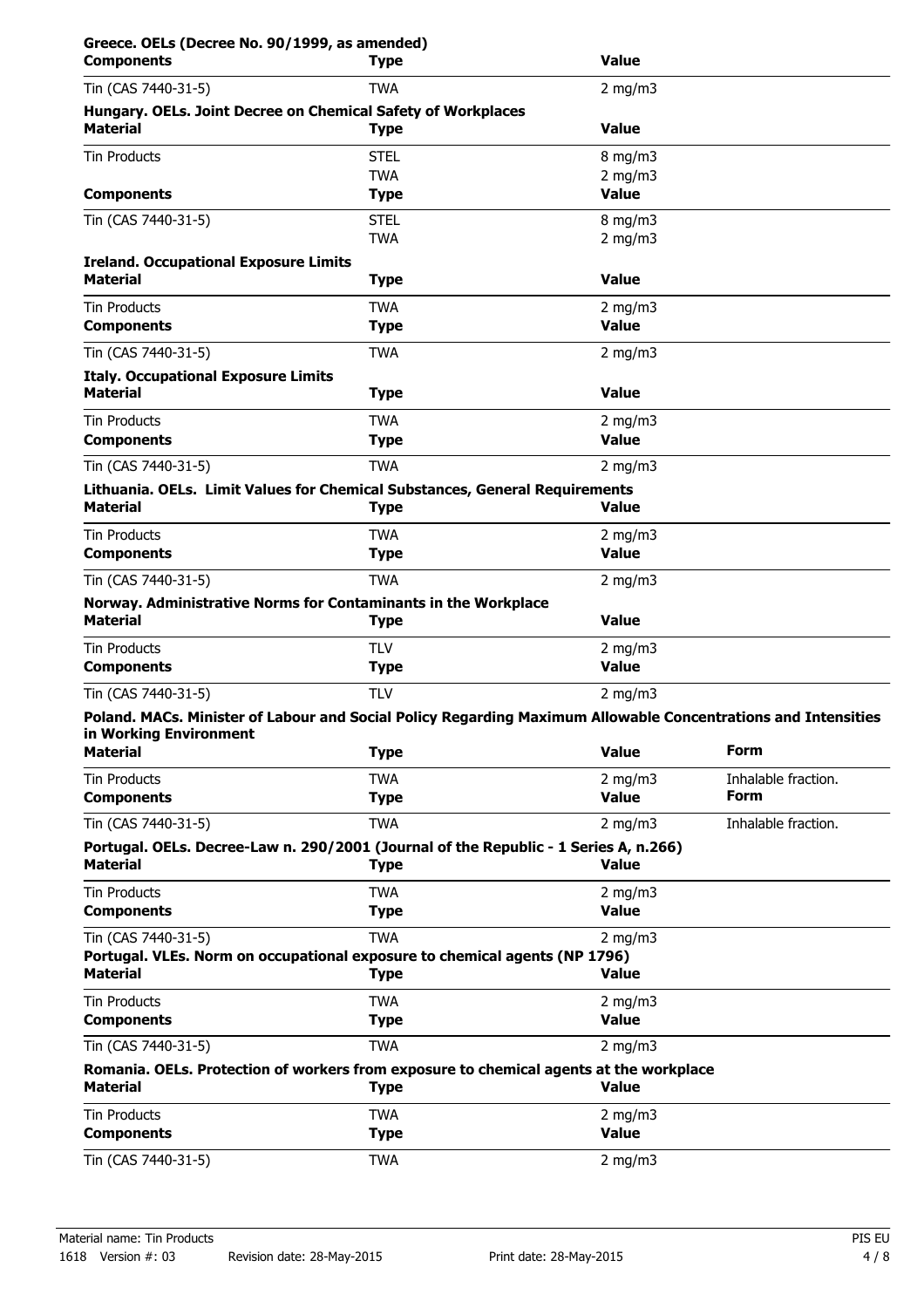#### **Slovakia. OELs. Regulation No. 300/2007 concerning protection of health in work with chemical agents Material Type Value**

| Malenar             | i ype       | value        |  |
|---------------------|-------------|--------------|--|
| Tin Products        | <b>STEL</b> | 4 mg/m $3$   |  |
|                     | TWA         | 2 mg/m $3$   |  |
| <b>Components</b>   | <b>Type</b> | <b>Value</b> |  |
| Tin (CAS 7440-31-5) | <b>STEL</b> | $4$ mg/m $3$ |  |
|                     | <b>TWA</b>  | 2 mg/m $3$   |  |

#### **Slovenia. OELs. Regulations concerning protection of workers against risks due to exposure to chemicals while working (Official Gazette of the Republic of Slovenia)**

| <b>Material</b>                                   | <b>Type</b> | <b>Value</b>     |                 |
|---------------------------------------------------|-------------|------------------|-----------------|
| <b>Tin Products</b>                               | TWA         | $2 \text{ mg/m}$ |                 |
| <b>Components</b>                                 | <b>Type</b> | <b>Value</b>     |                 |
| Tin (CAS 7440-31-5)                               | <b>TWA</b>  | 2 mg/m $3$       |                 |
| <b>Spain. Occupational Exposure Limits</b>        |             |                  |                 |
| <b>Material</b>                                   | <b>Type</b> | <b>Value</b>     |                 |
| <b>Tin Products</b>                               | <b>TWA</b>  | 2 mg/m $3$       |                 |
| <b>Components</b>                                 | <b>Type</b> | <b>Value</b>     |                 |
| Tin (CAS 7440-31-5)                               | <b>TWA</b>  | 2 mg/m $3$       |                 |
| <b>Sweden. Occupational Exposure Limit Values</b> |             |                  |                 |
| <b>Material</b>                                   | <b>Type</b> | <b>Value</b>     | Form            |
| <b>Tin Products</b>                               | <b>TWA</b>  | $2 \text{ mg/m}$ | Inhalable dust. |
| <b>Components</b>                                 | <b>Type</b> | Value            | <b>Form</b>     |
| Tin (CAS 7440-31-5)                               | <b>TWA</b>  | $2 \text{ mg/m}$ | Inhalable dust. |

#### **EU. Indicative Exposure Limit Values in Directives 91/322/EEC, 2000/39/EC, 2006/15/EC, 2009/161/EU Material**

| <b>Tin Products</b>                                                  | <b>TWA</b>                                                            | 2 mg/m $3$   |  |
|----------------------------------------------------------------------|-----------------------------------------------------------------------|--------------|--|
| <b>Components</b>                                                    | <b>Type</b>                                                           | <b>Value</b> |  |
| Tin (CAS 7440-31-5)                                                  | <b>TWA</b>                                                            | 2 mg/m $3$   |  |
| <b>Biological limit values</b>                                       | No biological exposure limits noted for the ingredient(s).            |              |  |
| <b>Recommended monitoring</b><br>procedures                          | Not available.                                                        |              |  |
| <b>Derived no-effect level</b><br>(DNEL)                             | Not available.                                                        |              |  |
| <b>Predicted no effect</b><br>concentrations (PNECs)                 | Not available.                                                        |              |  |
| 8.2. Exposure controls<br><b>Appropriate engineering</b><br>controls | Not available.                                                        |              |  |
|                                                                      | Individual protection measures, such as personal protective equipment |              |  |
| <b>General information</b>                                           | Not available.                                                        |              |  |
| Eye/face protection                                                  | Not available.                                                        |              |  |
| <b>Skin protection</b>                                               |                                                                       |              |  |
| - Hand protection                                                    | Not available.                                                        |              |  |
| - Other                                                              | Not available.                                                        |              |  |
| <b>Respiratory protection</b>                                        | Not available.                                                        |              |  |
| <b>Thermal hazards</b>                                               | Not available.                                                        |              |  |
| <b>Hygiene measures</b>                                              | Not available.                                                        |              |  |
| <b>Environmental exposure</b><br>controls                            | Not available.                                                        |              |  |
|                                                                      |                                                                       |              |  |

# **SECTION 9: Physical and chemical properties**

### **9.1. Information on basic physical and chemical properties**

| <b>Physical state</b> | Solid.         |
|-----------------------|----------------|
| Form                  | Not available. |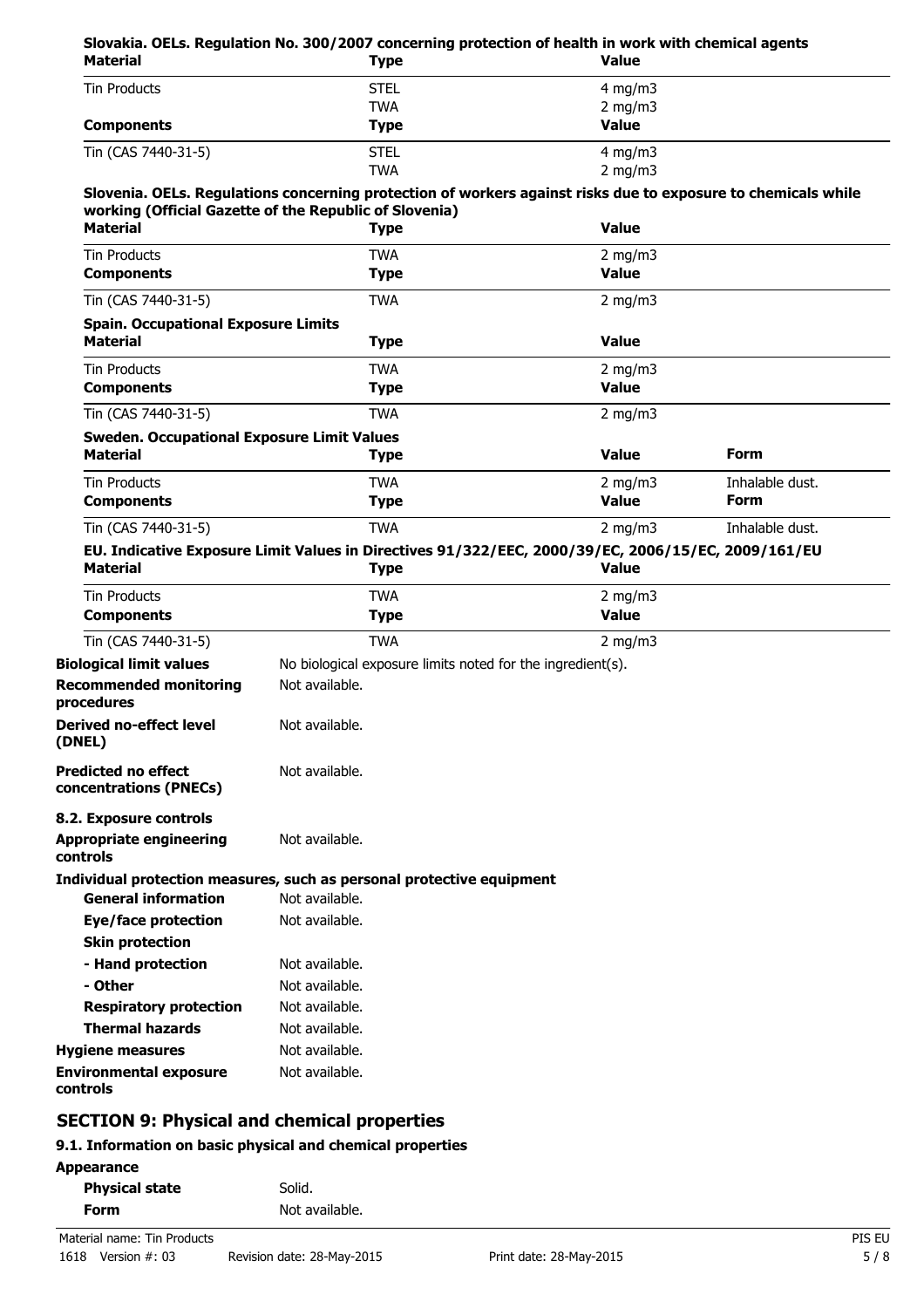| Colour                                              | Not available.                      |  |
|-----------------------------------------------------|-------------------------------------|--|
| Odour                                               | Not applicable.                     |  |
| <b>Odour threshold</b>                              | Not available.                      |  |
| рH                                                  | Not available.                      |  |
| <b>Melting point/freezing point</b>                 | 231,9 °C (449,42 °F)                |  |
| Initial boiling point and<br>boiling range          | 2507 °C (4544,6 °F)                 |  |
| <b>Flash point</b>                                  | Not available.                      |  |
| <b>Evaporation rate</b>                             | Not available.                      |  |
| <b>Flammability (solid, gas)</b>                    | Not applicable.                     |  |
| <b>Upper/lower flammability or explosive limits</b> |                                     |  |
| <b>Flammability limit - lower</b><br>(%)            | Not available.                      |  |
| <b>Flammability limit -</b><br>upper $(% )$         | Not available.                      |  |
| <b>Vapour pressure</b>                              | < 0,0000001 kPa at 25 °C            |  |
| <b>Vapour density</b>                               | Not available.                      |  |
| <b>Relative density</b>                             | Not available.                      |  |
| Solubility(ies)                                     |                                     |  |
| Solubility (water)                                  | Insoluble                           |  |
| Solubility (other)                                  | Not available.                      |  |
| <b>Partition coefficient</b><br>(n-octanol/water)   | Not available.                      |  |
| <b>Auto-ignition temperature</b>                    | 630 °C (1166 °F)                    |  |
| <b>Decomposition temperature</b>                    | Not available.                      |  |
| <b>Viscosity</b>                                    | Not available.                      |  |
| <b>Explosive properties</b>                         | Not available.                      |  |
| <b>Oxidizing properties</b>                         | Not available.                      |  |
| 9.2. Other information                              |                                     |  |
| <b>Density</b>                                      | 7,26 g/cm3 estimated                |  |
| <b>Dynamic viscosity</b>                            | 1,85 mPa.s                          |  |
| <b>Kinematic viscosity</b>                          | 0,2547 mm <sup>2</sup> /s estimated |  |
| Molecular formula                                   | Sn                                  |  |
| <b>Molecular weight</b>                             | 118,69 g/mol                        |  |
| <b>Specific gravity</b>                             | 7,27                                |  |

# **SECTION 10: Stability and reactivity**

| 10.1. Reactivity                            | Not available. |
|---------------------------------------------|----------------|
| 10.2. Chemical stability                    | Not available. |
| 10.3. Possibility of hazardous<br>reactions | Not available. |
| 10.4. Conditions to avoid                   | Not available. |
| 10.5. Incompatible materials                | Not available. |
| 10.6. Hazardous<br>decomposition products   | Not available. |

# **SECTION 11: Toxicological information**

| <b>General information</b>                      | Not available. |  |
|-------------------------------------------------|----------------|--|
| <b>Information on likely routes of exposure</b> |                |  |
| <b>Inhalation</b>                               | Not available. |  |
| <b>Skin contact</b>                             | Not available. |  |
| Eye contact                                     | Not available. |  |
| <b>Ingestion</b>                                | Not available. |  |
| <b>Symptoms</b>                                 | Not available. |  |
|                                                 |                |  |

# **11.1. Information on toxicological effects**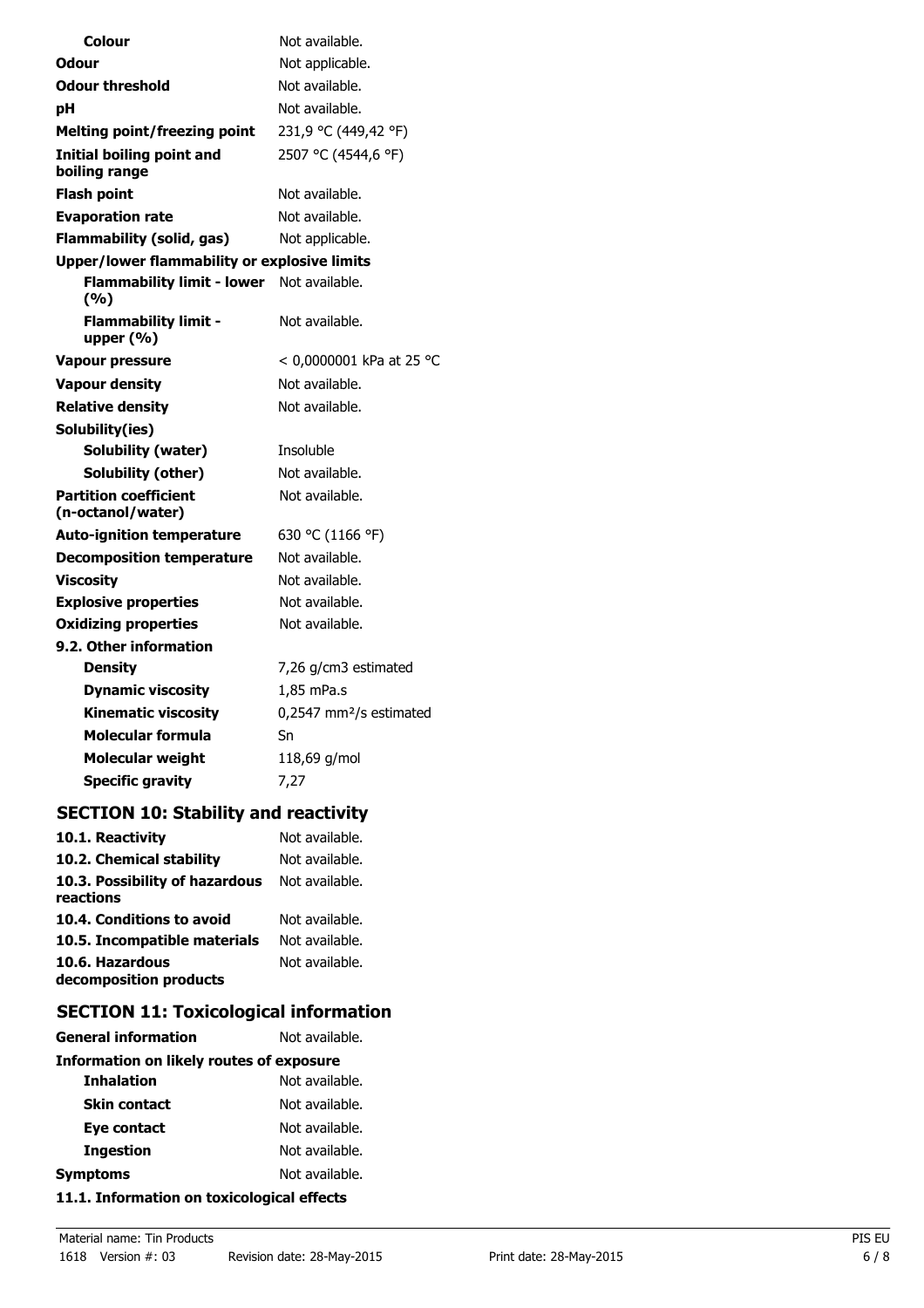| <b>Acute toxicity</b>                                 | No data available. |
|-------------------------------------------------------|--------------------|
| <b>Skin corrosion/irritation</b>                      | Not available.     |
| Serious eye damage/eye<br>irritation                  | Not available.     |
| <b>Respiratory sensitisation</b>                      | Not available.     |
| Skin sensitisation                                    | Not available.     |
| Germ cell mutagenicity                                | Not available.     |
| Carcinogenicity                                       | Not available.     |
| Reproductive toxicity                                 | Not available.     |
| Specific target organ toxicity<br>- single exposure   | Not available.     |
| Specific target organ toxicity<br>- repeated exposure | Not available.     |
| <b>Aspiration hazard</b>                              | Not available.     |
| Mixture versus substance<br>information               | Not available.     |
| Other information                                     | Not available.     |

## **SECTION 12: Ecological information**

| 12.1. Toxicity                                            | No toxicity data noted for the ingredient(s). |
|-----------------------------------------------------------|-----------------------------------------------|
| 12.2. Persistence and<br>degradability                    | Not available.                                |
| 12.3. Bioaccumulative<br>potential                        | Not available.                                |
| <b>Partition coefficient</b><br>n-octanol/water (log Kow) | Not available.                                |
| <b>Bioconcentration factor (BCF)</b>                      | Not available.                                |
| 12.4. Mobility in soil                                    | Not available.                                |
| 12.5. Results of PBT<br>and vPvB<br>assessment            | Not a PBT or vPvB substance or mixture.       |
| 12.6. Other adverse effects                               | Not available.                                |

# **SECTION 13: Disposal considerations**

#### **13.1. Waste treatment methods**

| <b>Residual waste</b>  | Not available. |
|------------------------|----------------|
| Contaminated packaging | Not available. |
| EU waste code          | Not available. |

## **SECTION 14: Transport information**

#### **ADR**

Not regulated as dangerous goods.

#### **RID**

Not regulated as dangerous goods.

### **ADN**

Not regulated as dangerous goods.

### **IATA**

Not regulated as dangerous goods.

### **IMDG**

Not regulated as dangerous goods.

## **SECTION 15: Regulatory information**

### **15.1. Safety, health and environmental regulations/legislation specific for the substance or mixture**

# **EU regulations**

**Regulation (EC) No. 1005/2009 on substances that deplete the ozone layer, Annex I, as amended** Not listed.

**Regulation (EC) No. 1005/2009 on substances that deplete the ozone layer, Annex II, as amended** Not listed.